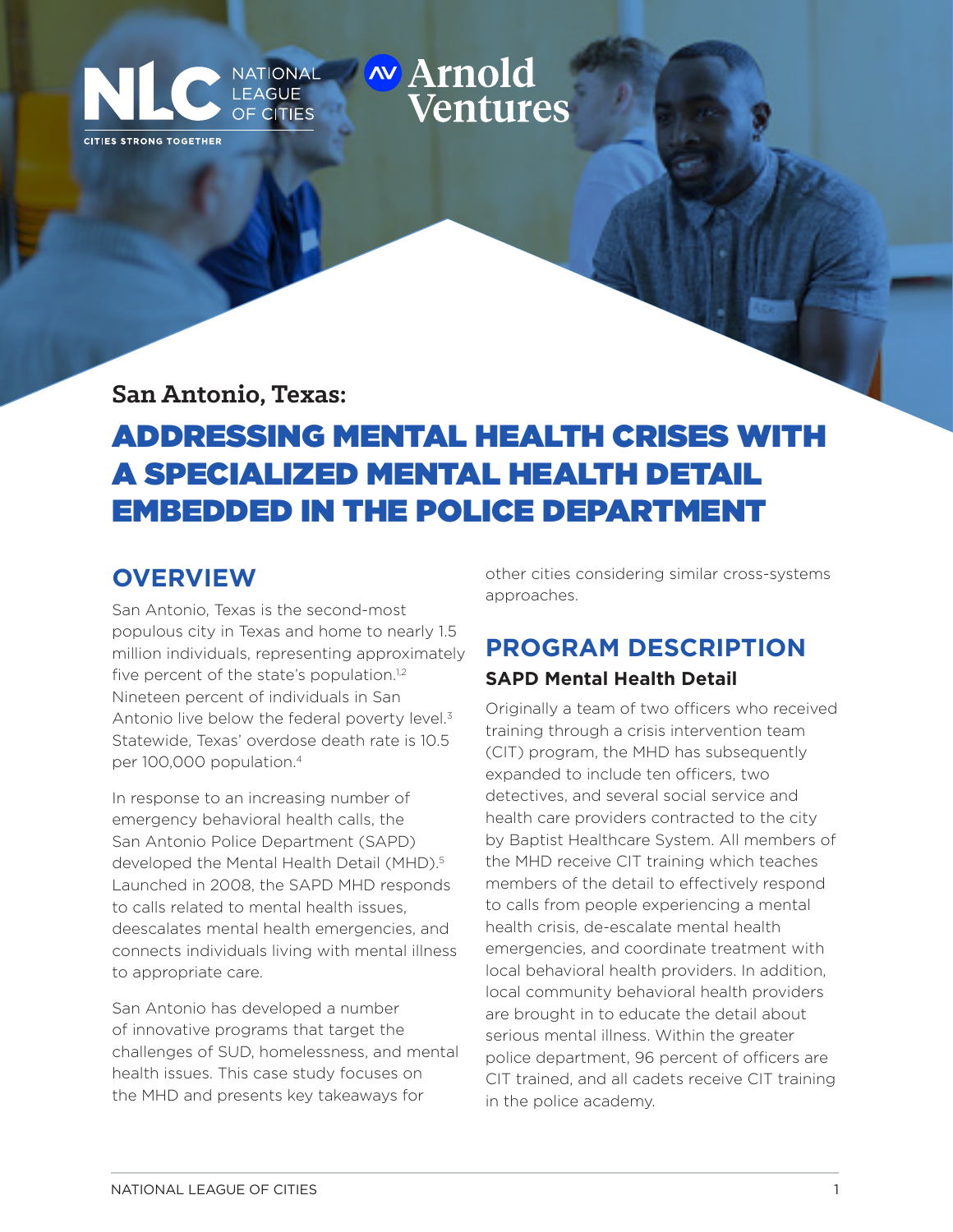The MHD's work typically begins when 911 dispatchers send patrol officers to respond to calls. All dispatchers take a 16-hour telephonic CIT course to help identify and recognize an individual with a mental health related issue. When a call comes into 911, patrol officers are initially dispatched. If a situation appears to involve an individual experiencing a mental health crisis, the responding officer will hand off the case to the MHD. MHD responders arrive in plain clothes and unmarked cars, assess the individual, and transport the individual to an appropriate facility. Once an individual has been transported to a facility, MHD officers will stay with the individual for as long as necessary to ensure that they are connected to treatment.

Over the course of the MHD's work, team members recognized a need for enhanced case management and follow-up for highneed individuals. In January 2018, the MHD launched the chronic crisis stabilization initiative (CCSI), which helps remove barriers to treatment for individuals who have been detained on an emergency basis three or more times in a month. MHD officers participate in the discharge process, and escort newly released individuals to pharmacies to ensure that they receive any prescribed medications. The MHD officers also follow up for 90 days to confirm that the clinicians are in contact with the individuals and are addressing housing, employment, and other issues that may negatively impact mental health.

Finally, the MHD runs a Threat Assessment Group (the Group). The Group began in March 2018 and investigates threats of violence made by individuals, some of whom may have mental illness. Detectives investigate violent threats, assessing whether the individual making them has the means to carry them out and explore whether the individual may have

untreated or unmanaged mental illness. If the Group confirms an individual making a threat is suffering from mental illness, the individual undergoes threat mitigation where he or she is connected to treatment within CCSI and his or her weapons may be confiscated. Clinicians lead treatment, however the Group/ CCSI continues to monitor progress of the individual and follows up with him or her consistently for 90 days. Individuals who are treatment compliant for 90 days can receive additional follow-ups quarterly, biannually, or annually.

Rather than solely part of the justice system, members of the MHD see themselves as part of a comprehensive behavioral health care system, partnering with neighboring hospitals, psychiatric facilities and other community support systems to meet the needs of individuals in crisis.

## **RESULTS**

The SAPD found that over the course of one year, the police department had nearly 700 contacts with 43 individuals with high utilization rates of police services (i.e. multiple 911 calls for police services; three or more emergency detentions in a one-month time period; or use of violence, threats of violence or weapons at the time of police encounter). Within one year of implementing CCSI, police contacts decreased by approximately 68 percent. Further, more than half of the 43 individuals identified as high utilizers had no police contact in the final quarter of 2018, including one individual with substance use disorder who, in the previous quarter, had 86 police encounters.

The Group has completed 160 threat investigations since its inception in March 2018. MHD officers have found that emergency detainment and admission to a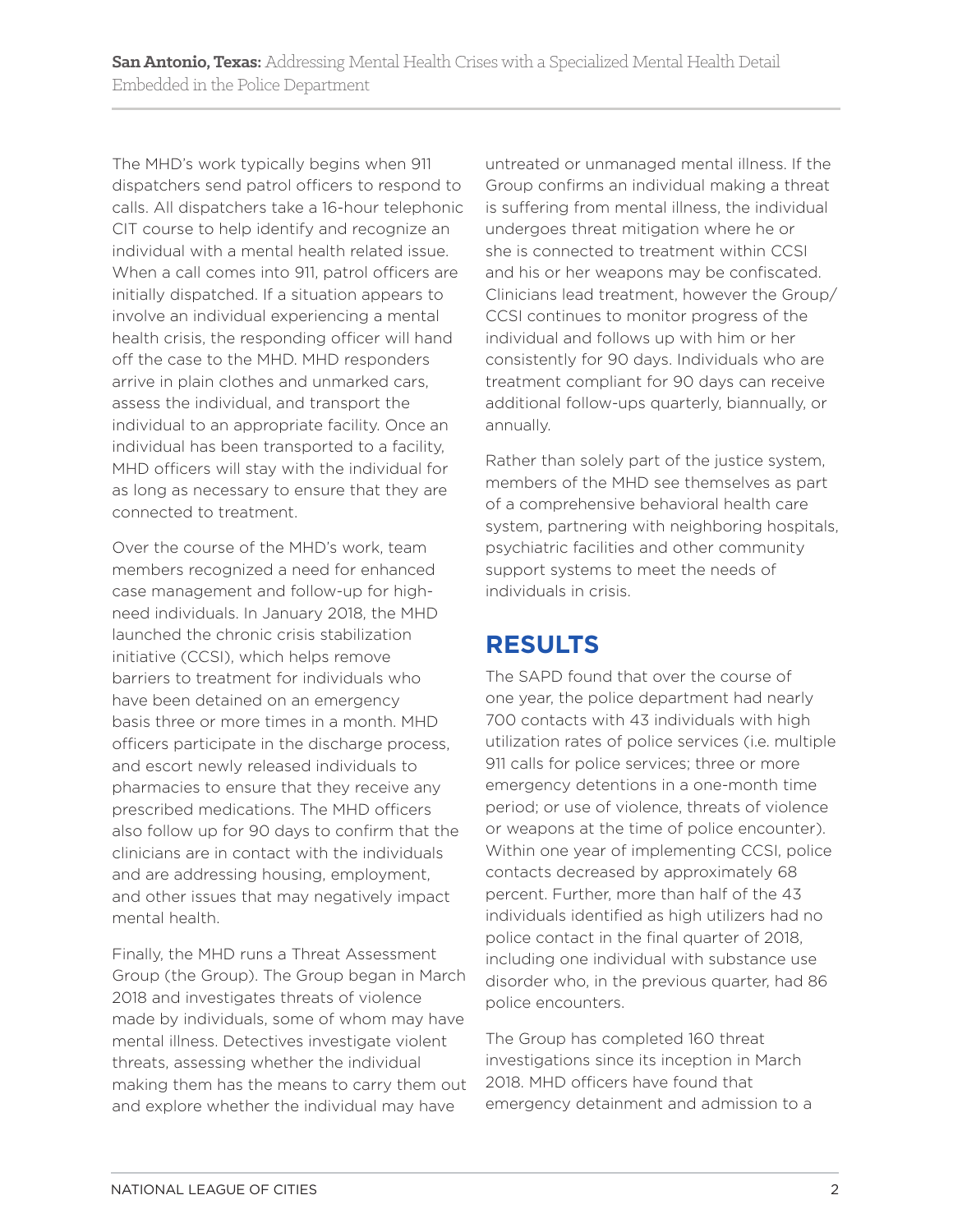hospital for individuals experiencing mental illness who may pose a danger to themselves is preferable to admission to jail. Individuals may be in and out of jail in a matter of weeks and lost to follow-up but connecting individuals to treatment enables the Group to monitor treatment for 90 days or longer.

### **FINANCING AND SUSTAINABILITY**

The MHD is funded through local taxes that are allocated by the San Antonio City Council. The size of the unit is determined by the chief of police and is based on the city's population and overall police force size. Additionally, San Antonio's Department of Human Services awarded a contract to cover the costs associated with three clinicians from Baptist Healthcare System to staff the MHD. Funding is provided every one to two years based on the city council's legislative calendar. At its inception, the police chief requested that the unit be funded as a budget line item separate and apart from general police funding – this has allowed the unit flexibility in hiring nonpolice counseling staff and contributes to its sustainability.

The SAPD MHD also receives indirect research support from the Meadows Mental Health Policy Institute, which provides independent, data-driven and policy and program guidance to improve mental health services in Texas.

## **COLLABORATION ACROSS SYSTEMS**

The city of San Antonio has invested significantly in initiatives and organizations that assist people experiencing homelessness, SUD, and/or mental illness. The SAPD MHD collaborates with a number of public and private agencies, ensuring integrated, responsive care. Examples include:

### **Integrated Mobile Partners Action Care Team (IMPACT)**

IMPACT is a cross-systems partnership between the SAPD MHD, the San Antonio Fire Department/Mobile Integrated Healthcare Team, and local behavioral health and social service providers. The program uses multi-agency teams to offer individuals experiencing homelessness medical treatment or navigation through the city's social services network. This initiative removes barriers to treatment by ensuring that case management is available from emergency response to crisis stabilization to treatment. Upon coming into contact with the team, individuals experiencing homelessness who are willing to accept help are transported and connected to social services and health care treatment.<sup>6</sup> Of the 3,030 contacts the IMPACT program made from October 2015 through February 2018, over half were referred to behavioral health or social services providers.

#### **The South Alamo Regional Alliance for the Homeless (SARAH)**

SAPD (or MHD) works closely with the South Alamo Regional Alliance for the Homeless (SARAH) across San Antonio and Bexar Counties to support individuals experiencing homelessness. As the local Continuum of Care Lead Agency, SARAH is charged with creating an improved social services system that effectively provides support, coordination, and housing to homeless populations in this area.

### **Center for Health Care Services (CHCS)**

CHCS provides integrated care to children and adults with mental health conditions, substance use challenges and intellectual or developmental disabilities in and around the 19 offices it operates throughout San Antonio. CHCS is a key referral site for the MHD. The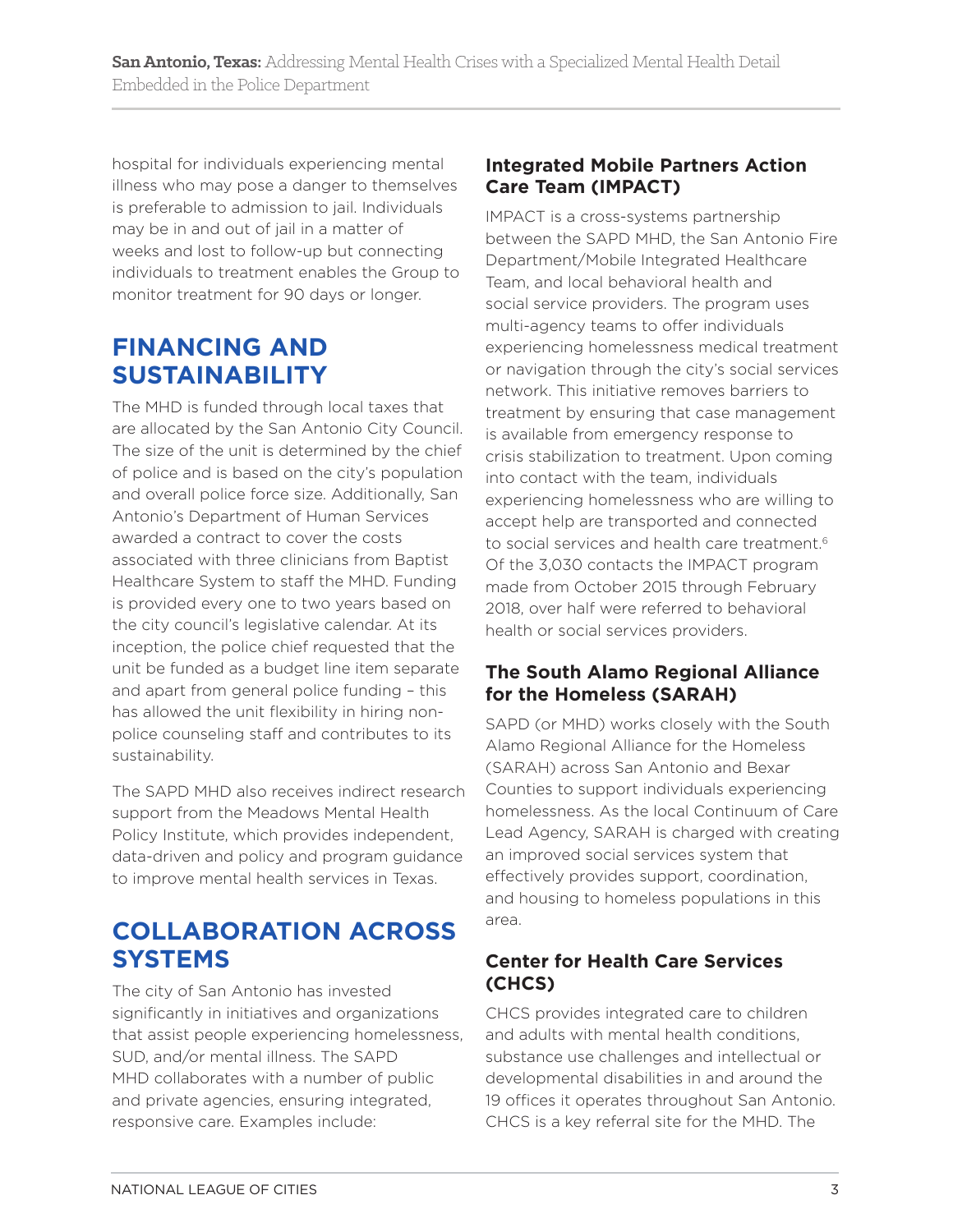organization offers a wide range of programs to assist people who are experiencing homelessness, including outreach, residential shelter, mental health and SUD treatment, skills training, rental assistance, and case management. Additional services include a 24-hour crisis and substance use hotline, a crisis stabilization unit, a mobile crisis outreach team, mental health services, SUD treatment, HIV services, primary care, and community reintegration/therapeutic justice services.<sup>7</sup> CHCS is funded through municipal tax revenue; Medicaid reimbursement; and grants from hospitals, pharmaceutical companies, and faith-based organizations.8,9

### **ROLE OF CITY LEADERSHIP**

The city council is publicly supportive of the program and has provided funding for the MHD since its inception in 2008. As part of the city's budget proposal for fiscal year 2019, the mayor and city council identified filling police department vacancies and expanding the MHD as priorities. Members of the city council have also participated in "ride alongs" with officers of the Mental Health Detail. Of particular importance, the Police Chief has been a strong champion of the unit since its inception.

### **LESSONS LEARNED**

#### **Responding to Challenges**

SAPD MHD identified several challenges that they are working to overcome to provide more effective and comprehensive emergency response and crisis stabilization services.

Facilitate long-term treatment. It is often difficult to get individuals experiencing mental illness, substance use disorder, and/ or homelessness into long-term treatment.

This is not only because these individuals may be resistant to such treatment, but also because the system creates a number of barriers to accessing care. For example, clinicians may need orders of protective custody to treat an individual, but these orders cost approximately \$450 for each individual. Clinicians must also go, in person, to court to ask for orders of protective custody; they cannot request these orders remotely. Transportation costs from hospitals or emergency rooms to long-term treatment facilities may not be covered. These logistical and monetary barriers make access to long-term treatment difficult. SAPD MHD representatives believe there is more the state of Texas can do to facilitate long-term treatment by removing or mitigating some of these barriers.

Mitigate continuing threats. The Threat Assessment Group may take away the weapons of the individuals it investigates or prevent individuals from purchasing new weapons. However, these threat mitigation techniques are often temporary. If an individual has not been committed to a psychiatric treatment facility, they may retrieve their weapons once an investigation is complete as well as purchase new weapons. In San Antonio, of the more than 150 cases where the SAPD removed weapons from the home of an individual, there were only five cases where this intervention was permanent. Representatives from SAPD are hopeful that state and federal policy makers can pass legislation to make the Threat Assessment Group's activities more effective and permanent.

Create a policing culture that prioritizes treatment over arrest. In September 2019, a 7-year-old boy with autism and behavioral health issues was removed in handcuffs from his school by the San Antonio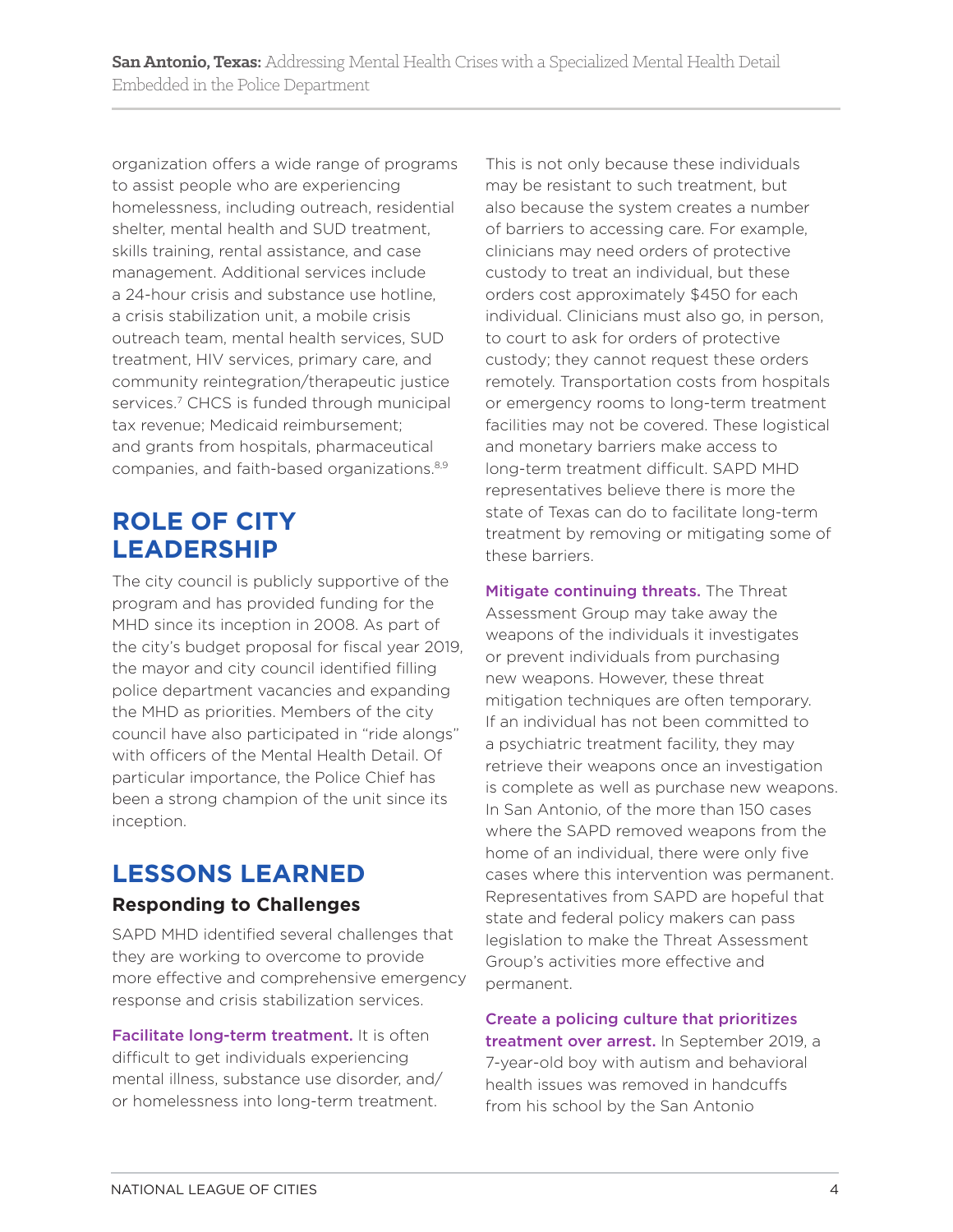Independent School District (SAISD) police during a behavioral health crisis. In contrast, representatives from the SAPD MHD note that MHD officers receive training to avoid the use of force or handcuffs whenever possible. Combined with their lack of police uniforms, MHD attempts to encourage a policing culture where individuals experiencing mental illness, substance use disorder, and/or homelessness are connected to treatment instead of arrest. While SAPD does not control policing protocols for SAISD police, the state of Texas has contributed to a policing culture that is more responsive to individuals in need with its passage of the Sandra Bland Act. The Act requires police officers across the state to complete a "40-hour…education and training program on de-escalation and crisis intervention techniques to facilitate interaction with persons with mental impairments."12

#### **Key Takeaways for Cities**

For other cities considering similar crosssystems approaches to supporting individuals with substance use disorder, those experiencing homelessness, and those with mental health issues, there are several key lessons that can be learned from the SAPD MHD.

#### Emphasize connections to care and follow-

up. Programs that aim to help vulnerable populations, such as people experiencing homelessness, SUD or mental illness, must do more than simply drop off individuals at clinics or hospitals for treatment. Consistent and meaningful follow up with individuals can ensure that they are receiving needed services and can result in reduced recidivism. Further, this follow-up should occur promptly; addressing an individual's healthcare and social needs upwards of six months after a behavioral health emergency will not meaningfully impact rates of recidivism. In San Antonio, once the MHD addressed barriers that individuals experienced in seeking and continuing care, they were able to interrupt cycles of repeat interactions with police.

Integrate clinicians with law enforcement in crisis response teams. Having non-police social workers, therapists, and/or counselors on the team improves communication with community-based clinicians and can help overcome information sharing barriers. Further, a trained clinician may be able to establish trust with an individual in need when a police officer cannot.

#### Finance initiatives through a dedicated budget to promote sustainability. The MHD is able to hire non-police staff, including clinicians, to support their work because they have a unit level budget within the larger police budget. This can also insulate the unit from organizational changes in the police and fire departments.

#### Use data to demonstrate value to

stakeholders. Delivery of case management or medical services provided after release from jail has been associated with a reduced risk of re-arrest.<sup>13</sup> For cross-systems initiatives, demonstrating this connection is paramount. Program evaluations, such as the pilot study conducted by the SAPD, can help tell the story of overall program results to stakeholders, including details impacting public safety costs such as police response frequency, number of calls to dispatch, personnel time saved, etc.

Unless otherwise noted, all information is based on an interview with the San Antonio Police Department.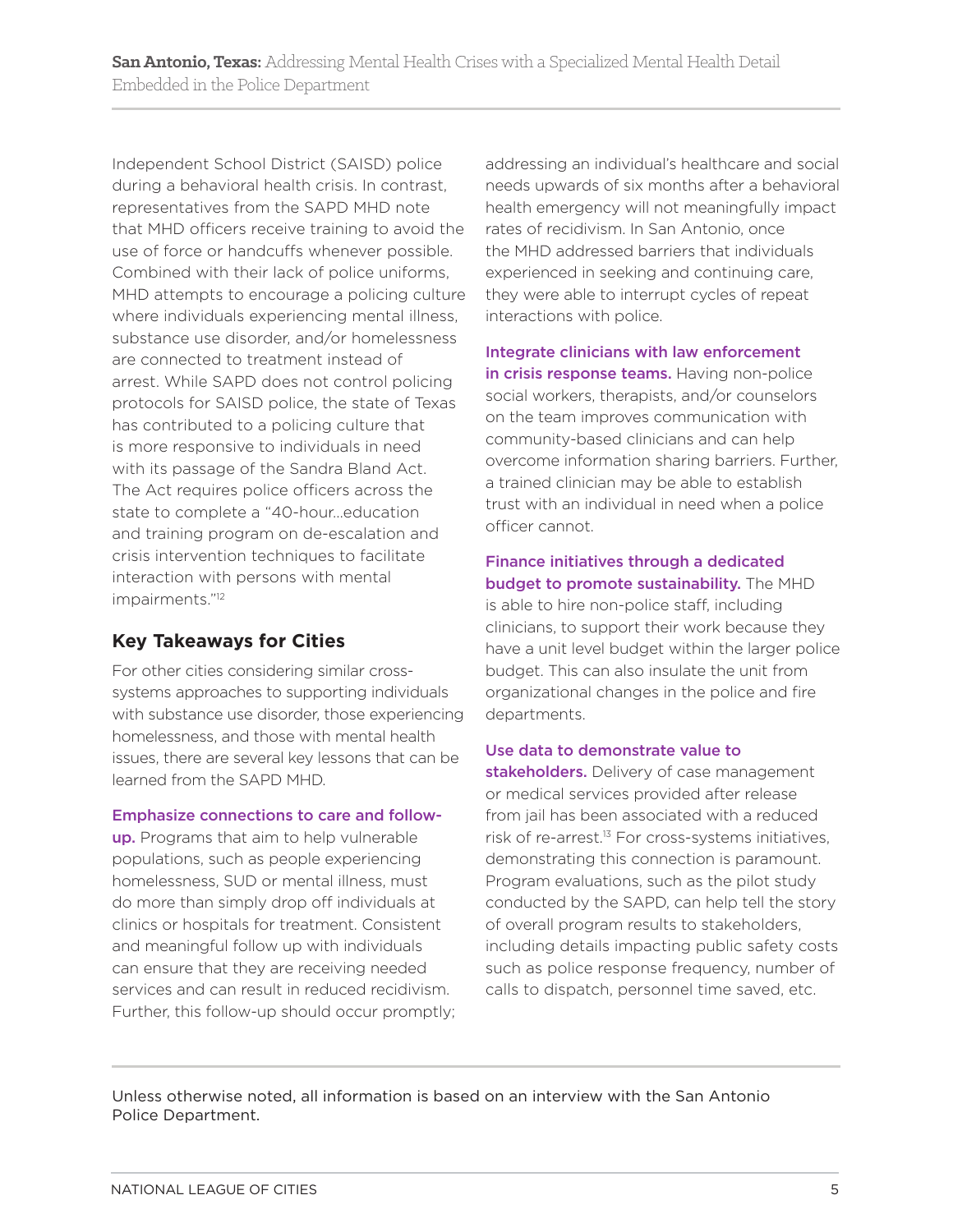# ENDNOTES

- 1 United States Census Bureau. "2013-2017 American Community Survey 5-Year Estimates. ACS Demographic and Housing Estimates: Sonoma County, CA; Fort Collins, CO; Huntington, WV; Indianapolis, IN; Manchester, NH; Philadelphia, PA; Raleigh, NC; Rapid City, SD; San Antonio, TX; Wichita, KS." https:// factfinder.census.gov/bkmk/table/1.0/en/ACS/17\_5YR/ DP05/0500000US06097|312M300US22660082742 5|312M300US265805439460|312M300US26900183 6003|312M300US317003345140|312M300US37980 4260000|312M300US395803755000|312M300US3 96604652980|312M300US417004865000|312M300 US486202079000.
- 2 https://www.census.gov/quickfacts/fact/table/ sanantoniocitytexas/POP060210
- 3 United States Census Bureau. "2013-2017 American Community Survey 5-Year Estimates. Selected Economic Characteristics: California, Colorado, Indiana, Kansas, New Hampshire, North Carolina, Pennsylvania, South Dakota, Texas, West Virginia." https://factfinder.census.gov/bkmk/table/1.0/en/ ACS/17\_5YR/DP03/0500000US06097|312M300US22 6600827425|312M300US265805439460|312M300US2 69001836003|312M300US317003345140|312M300US3 79804260000|312M300US395803755000|312M300U S396604652980|312M300US417004865000|312M300 US486202079000.
- 4 National Center for Health Statistics. "Drug Overdose Mortality by State." (2019). https://www.cdc.gov/nchs/ pressroom/sosmap/drug\_poisoning\_mortality/drug\_ poisoning.htm.
- 5 Rambaldi C. "SAPD: Mental health calls are up, citywide programs making a difference" Fox San Antonio. (February 27, 2018). https://foxsanantonio. com/news/local/sapd-mental-health-calls-are-upcitywide-programs-making-a-difference
- 6 Beltran J. "SAPD team takes new approach in targeting chronic homelessness" San Antonio Express-News. (July 24, 2016). https://www.expressnews.com/ news/local/article/SAPD-team-takes-new-approachin-targeting-chronic-8406227.php
- 7 The Center for Health Care Services. https://chcsbc.org/.
- 8 Id.
- 9 Helman S. "The San Antonio Way: How One Texas City Took on Mental Health as a Community – and Became a National Model." The Boston Globe. (2016). https://www.bostonglobe.com/metro/2016/12/10/ the-san-antonio-way-how-one-texas-city-tookmental-health-community-and-became-nationalmodel/08HLKSq1JdXSTZppaECk2K/story.html.
- 10 City of San Antonio. "FY2019 Adopted Operating and Capital Budget." (2018). https://www.sanantonio.gov/ Portals/0/Files/budget/FY2019/Adopted-Budget-Document-Web-Version.pdf
- 11 Seedorff, M. (Sept 17, 2019). 7-year-old student with Autism taken from school in handcuffs. Fox San Antonio. https://foxsanantonio.com/news/local/7 year-old-student-with-autism-taken-from-school-inhandcuffs-09-18-2019.
- 12 Sandra Bland Act. (2017). SB1849. https://capitol.texas. gov/tlodocs/85R/billtext/html/SB01849F.htm
- 13 Falconer, Erin, Tal El-Hay, Dimitris Alevras, John P. Docherty, Chen Yanover, Alan Kalton, Yaara Goldschmidt, and Michal Rosen-Zvi. "Integrated multisystem analysis in a mental health and criminal justice ecosystem." Health & justice 5, no. 1 (2017): 4.